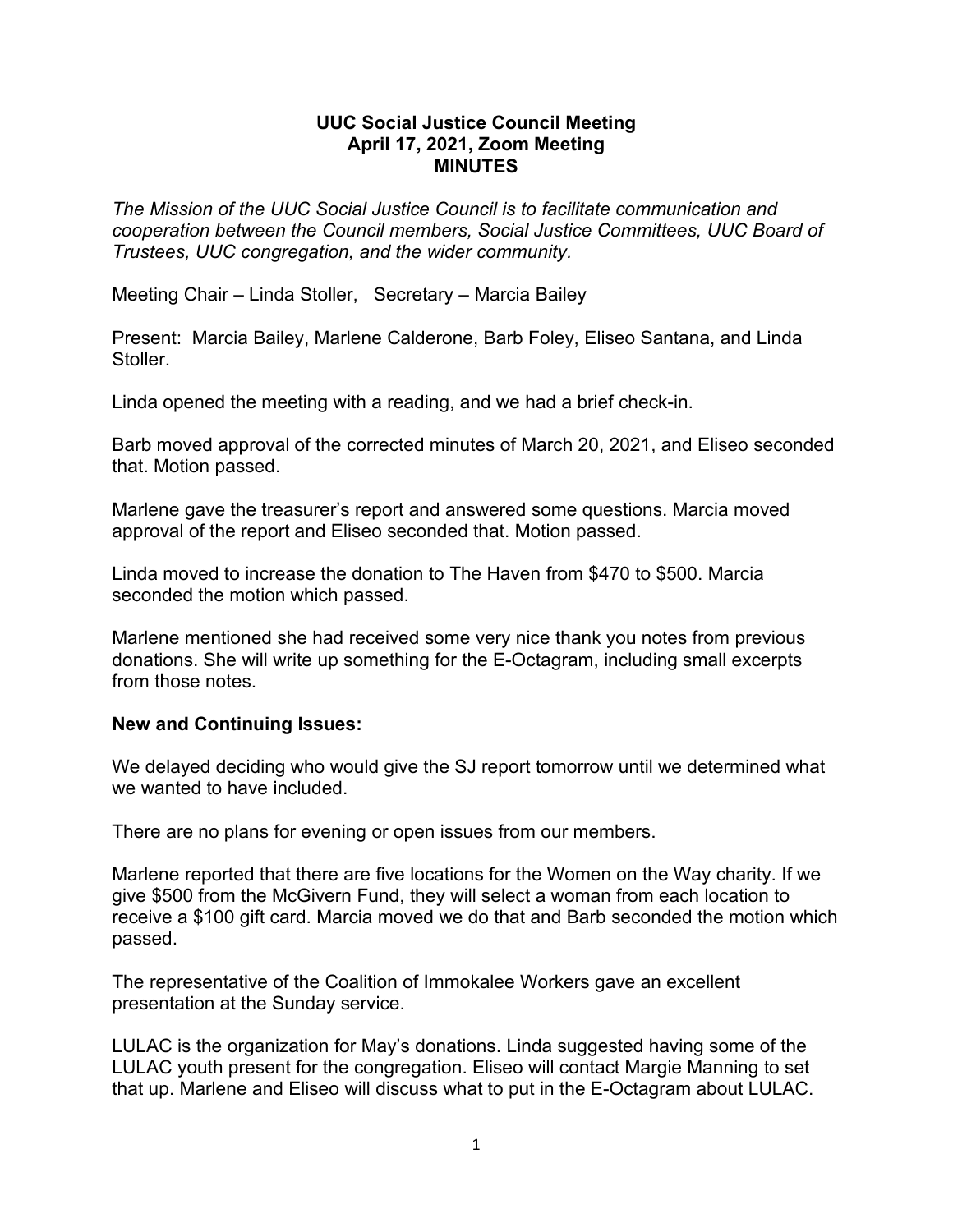The organization for June is Neighborly. We will discuss that further in May.

Susan Allen and Harriet attended the Cluster Meeting. They were not present to report.

Linda reported that St Pete Pride will celebrate in June with different activities each week. The activities will be ticketed in order to control the side of the crowds. She would like UUC to lend some support to that effort. She will follow up with that.

The report of the state Legislative Session was discouraging. The announcements on FB and email were good, but the representatives seemed to have made up their minds about their votes ahead of time, perhaps following an agenda that may have been handed down from the Republican National Committee.

## **Committee Reports:**

It is almost time for the Annual Report, so committee chairs should prepare a report soon.

Migrant Justice – no report.

Racial Justice is discussing how to proceed toward have UUC adopt the  $8<sup>th</sup>$  Principle for the whole congregation. Information about that suggests that it will help bring young people and diverse people into our congregation.

 $FAST - the Nehemiah Event was wonderful. FAST is doing the service April  $25<sup>th</sup>$  about$ change. The Joshua Assembly is May 10<sup>th</sup>. On April 22<sup>nd</sup> the county commissioners will hold a meeting about affordable housing and the use of the Sandousky Fund, tax money which realtors pay. FAST will have representatives attending to try to make sure that the money is actually used for affordable housing. The Legislature wants to divert money from the fund to other projects.

Refugee Task Force – the group didn't have a shower but sent gifts to the member who is expecting a baby. They are concerned that President Biden has not changed the number of refugees to be admitted to the country as he had promised to do. There was a quilt at Allendale Church and a meeting about refugees. The group hopes to follow up with more action in the Fall.

Compassion & Choices – the meetings start with videos to generate attendance and discussion. Marcia is still trying to speak to BIPOC about planning for end-of-life care and informing their families of their wishes.

Puerto Rico – LULAC participated in getting the quilt about Refugees brought to the Allendale Church. There was a donation of 4500 books in Spanish and English to help children learn English. Also the group confronted the government about their ignoring of the Domestic Language Testing Law which was enacted so that young immigrants